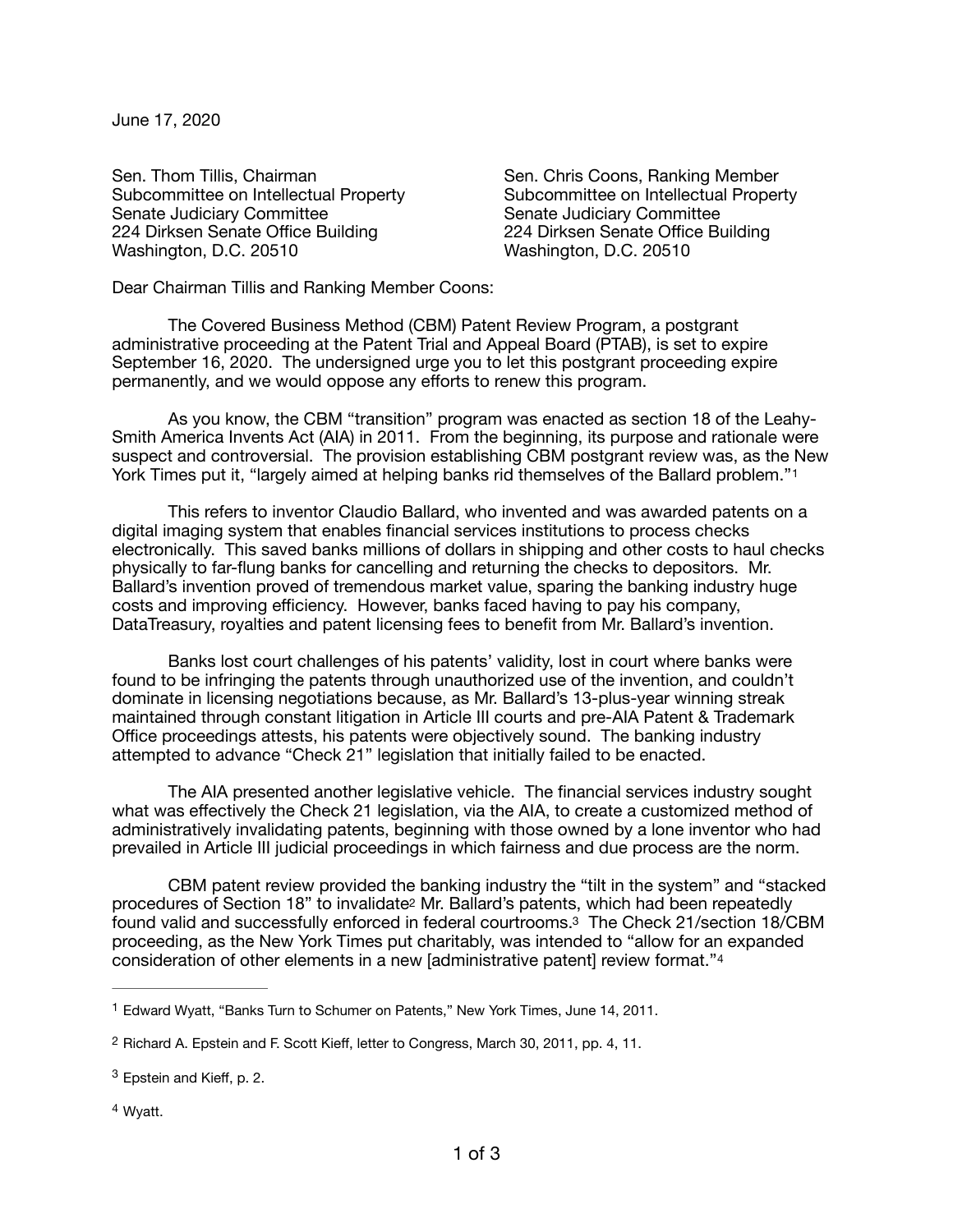<span id="page-1-4"></span>Having delivered the banks' goal, the CBM program is used less and less. The Government Accountability Office reported that patents granted on business methods increased as a share of issued patents from 6 percent in 1990 to 28 percent in 2014, following *State Street*[.5](#page-1-0) Yet, CBM patent challenges since the proceeding's creation have been low, especially compared with another PTAB patent validity-challenge proceeding, inter partes review (IPR). GAO reported 524 CBM petitions in PTAB's first five years (September 2012- September 2017) versus 6,958 IPR petitions filed.

<span id="page-1-5"></span>Further, CBM challenges have trended down since May 2015 to fewer than 5 petitions filed per month by September 2017. GAO found "the number of [CBM] petitions per month fluctuating but tapering off over time.["6](#page-1-1) No CBM petitions were filed the final two months of fiscal year 2017, the last of the period GAO studied. More recently, the PTO reports 36 CBM petitions filed in FY 2018, 22 in FY 2019, and 9 filed in FY 2020 through April 30[.7](#page-1-2) Thus, CBM should expire of disinterest, if not to eliminate a proceeding of questionable use, of illegitimate vintage, and of unjust intent.

<span id="page-1-6"></span>Congress considered an extension of CBM in 2015; it was defeated on a strong bipartisan basis. The House Judiciary Committee rejected a CBM extension amendment, which the IP Subcommittee chairman offered with the support of the full committee chairman. The ranking minority member opposed the amendment. He noted the ostensibly transitional status of CBM, how PTO had broadened the program beyond its statutory boundaries, and that extending CBM "would work injustice on legitimate patent holders.["8](#page-1-3) In fact, it already had, including upon Claudio Ballard. Congress in 2020 should follow suit and let CBM expire.

<span id="page-1-7"></span>For these reasons, we strongly urge you to oppose any efforts to extend the CBM program. We ask that you not only allow CBM to cease existence, as scheduled, this September 16, but also that you take steps to ensure CBM's expiration and permanent cessation.

Respectfully,

Chris Israel Executive Director Alliance of U.S. Startups & Inventors for Jobs

James Edwards Executive Director Conservatives for Property Rights 

<span id="page-1-0"></span>[<sup>5</sup>](#page-1-4) *State Street Bank & Trust Co. v. Signature Financial Group, Inc*., 149 F.3d 1368, 1375 (Fed. Cir.1998). In *State Street*, the Federal Circuit said inventions involving a computer or business method is patentable if it yields a "useful, concrete and tangible result."

<span id="page-1-1"></span>[<sup>6</sup>](#page-1-5) U.S. Government Accountability Office, "U.S. Patent and Trademark Office: Assessment of the Covered Business Method Patent Review Program," GAO-18-320, March 2018, p. 17.

<span id="page-1-2"></span><sup>&</sup>lt;sup>7</sup> U.S. Patent & Trademark Office, various Trial Statistics reports, PTAB Statistics, at [www.uspto.gov/patents](http://www.uspto.gov/patents-application-process/patent-trial-and-appeal-board/statistics) [application-process/patent-trial-and-appeal-board/statistics.](http://www.uspto.gov/patents-application-process/patent-trial-and-appeal-board/statistics)

<span id="page-1-3"></span><sup>&</sup>lt;sup>[8](#page-1-7)</sup> Gene Quinn, "Amendment to extend CBM defeated in House Judiciary Committee," IPWatchdog, June 11, 2015.